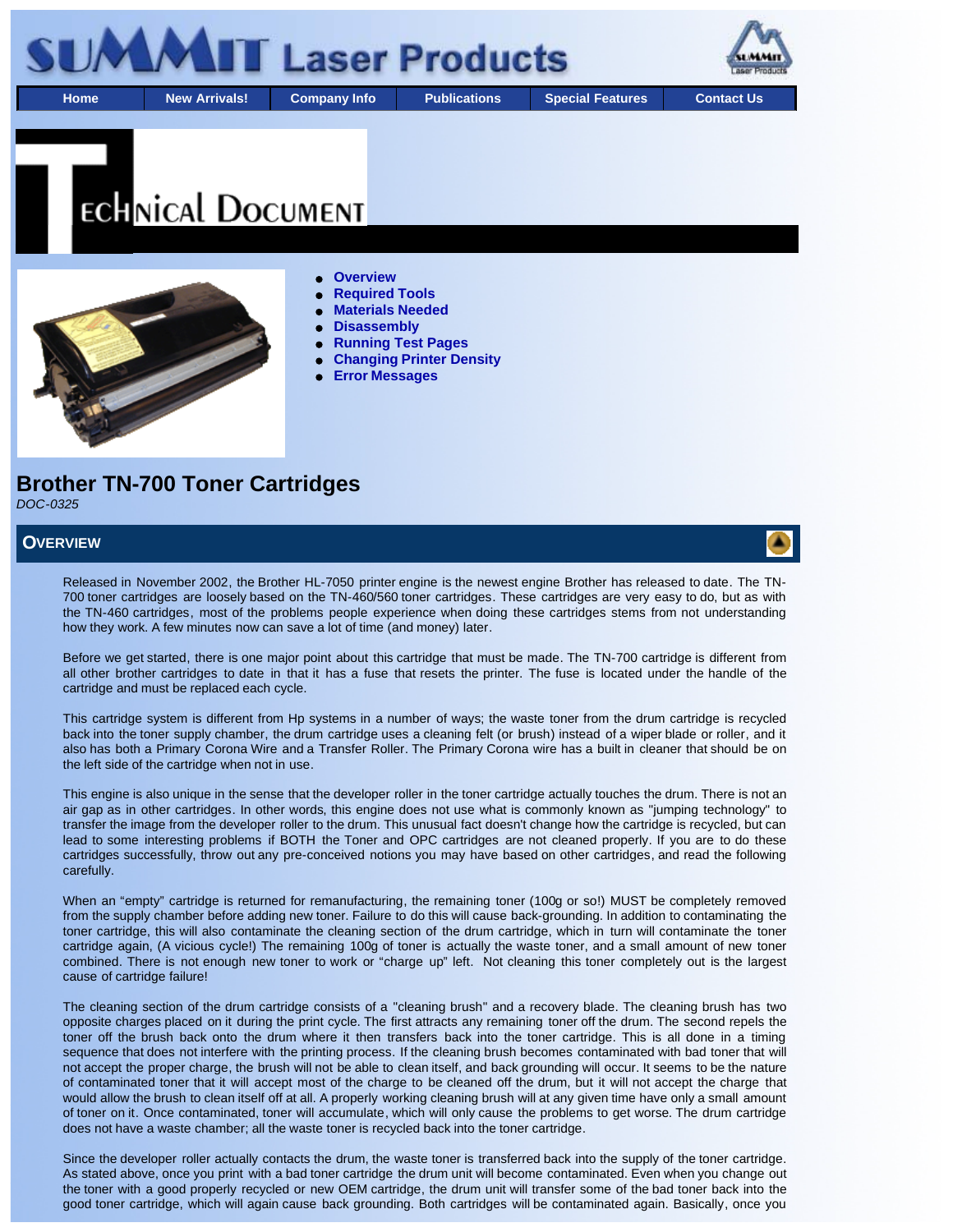#### have back-grounding, both cartridges need to be cleaned out.

The remaining 100g or so of "toner" in the toner cartridge is just below the bare minimum that can maintain the proper charge level. When the change toner light comes on, the toner will not charge up to the proper level and will cause the back grounding. As the toner cartridge reaches the end of its useful life, the printer senses the low charge level in the toner supply and will try to keep the charge level up. This constant charging keeps an almost "empty" cartridge from back grounding. Once the printer cannot get the remaining toner up to the minimum charge, the change toner light comes on. The cartridge at this point will still be printing properly. If you were to take that same cartridge out of the machine for a few days, and then put it back in the printer with out doing anything to it, the cartridge will background. This will happen because the charge level that the printer was trying so hard to keep up has dissipated out and the materials left can no longer accept a proper charge.

#### **What does this all mean?**

- 1. Make sure that your cartridge techs thoroughly clean out the supply chamber of the toner cartridge. Clean dry compressed air is the best method.
- 2. In the event that they forget, and you have a back-grounding cartridge. The toner must be completely cleaned out again. (Do not use the toner over!!) and NEW fresh toner MUST be installed. At this point, the drum unit has to be taken apart and cleaned out with emphasis on the cleaning brush area. This is a very simple process but very necessary once contaminated.

 At this point in time, Brother has only released the TN-700 cartridge which is rated for 12,000 pages at 5% coverage. The printer itself is rated for 30ppm with a max density of 1200dpi.

#### **REQUIRED TOOLS**

- **•** Toner approved vacuum
- **•** Phillips Head Screwdriver
- Small Common Screwdriver
- Needle nose pliers

#### **MATERIALS NEEDED**

- Brother 7050 Black Toner 345g
- Replacement fuse 1/8A 250V fast acting (Required)
- **Developer Roller Cover**
- Alcohol
- High quality double sided tape
- Lint free cotton cloths
- Toner magnet cloths
- **White Lithium Grease**

#### **DISASSEMBLY**

- 1. Vacuum the exterior of the toner cartridge. Be careful of the drum!
- 2. Place the cartridge on the bench drum side up (Label face down), with the toner supply towards you.







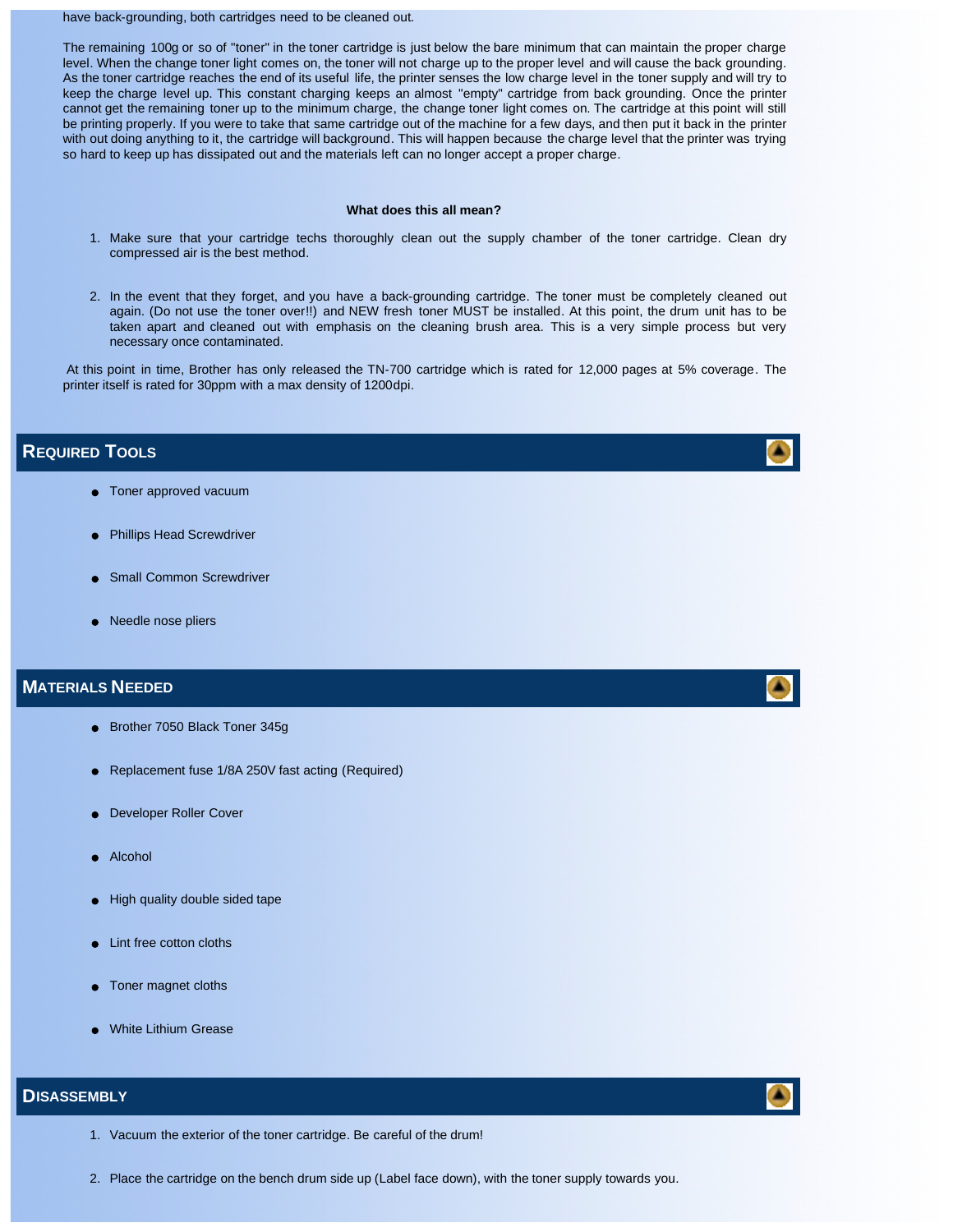- 3. With a spring hook, remove the two springs from each end of the cartridge. See Figure 7
- 4. Vacuum the exterior of the cartridge.
- 5. Remove the fill plug from the toner cartridge. Dump the remaining toner into the garbage, and vacuum clean. See Figure 1
- 6. On the GEAR side of the static roller, remove the three screws and end cap. See Figure 2
- 7. Note the grease on the gears and gear shaft. This grease is extremely important, and must be replaced if it has become contaminated with toner
- 8. Remove the four loose gears from the cartridge. See Figure 3
- 9. Remove the black bushing, e-ring and small gear. See Figure's 4 & 5





**FIGURE 1 FIGURE 2**





- 10. On the doctor blade side of the static roller, there is another small plate that is located on the end of the roller and inside the plastic wall of the cartridge. From the outside of the wall locate a small round hole. Press in the round tab located inside the hole. While pressing in turn the plate up so that the plate and roller are free. See Figure's 6 & 7
- 11. Remove the static roller assembly. See Figure 8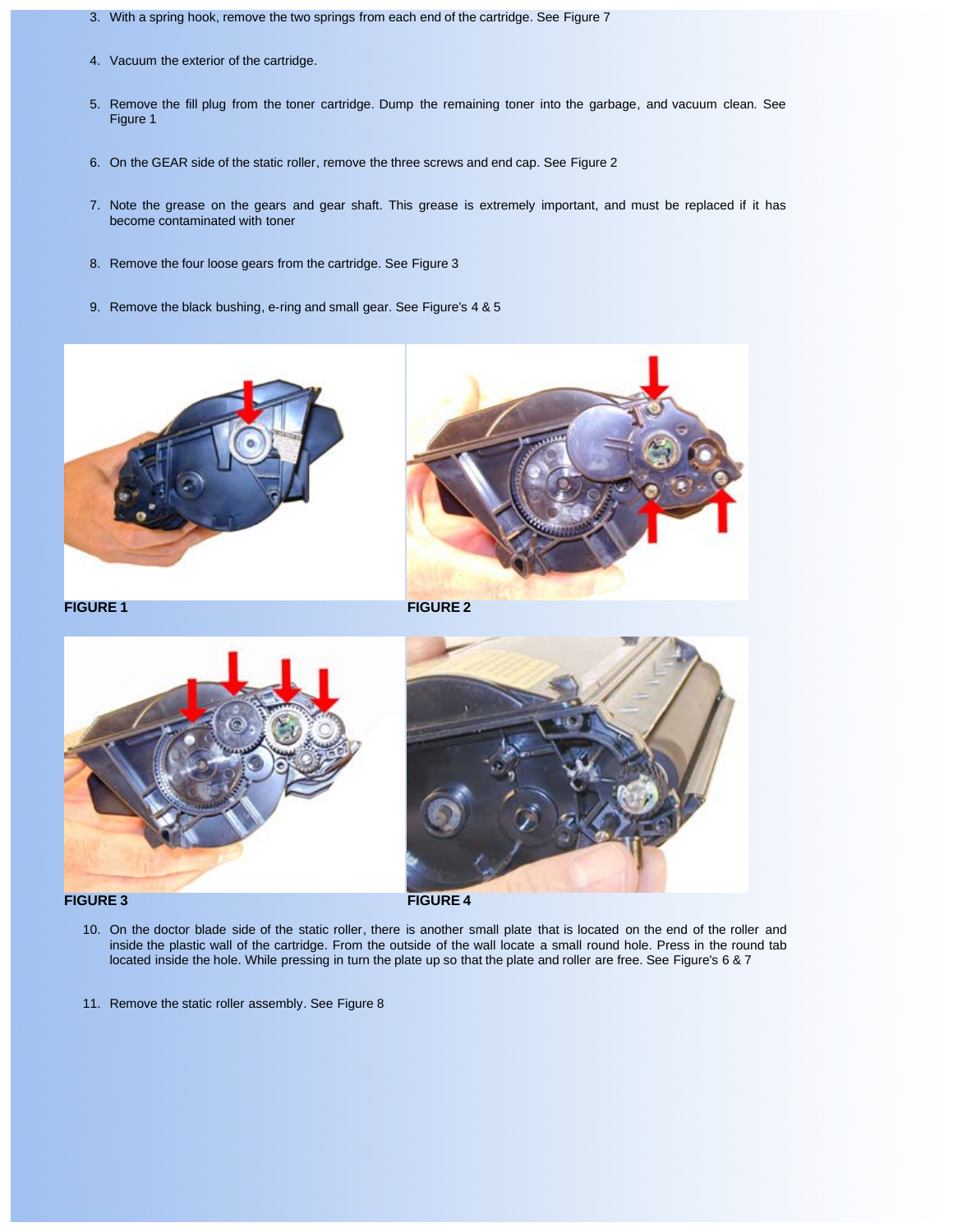



**FIGURE 5 FIGURE 6**









- 12. Carefully lift up the developer roller sealing felt from the Dr. blade edges. Be very careful not to damage the felt seals. See Figure 9
- 13. Remove the two screws and the Dr. Blade. Vacuum or blow out all the remaining toner from the hopper. Be especially careful to get all the toner from the feed roller. See Figure 10
- 14. Replace the Dr. Blade and the two screws. Re-attach the developer sealing felt to the blade. If the felt is not sticking properly, clean the glue with a small amount of alcohol. If the still doesn't work use a new piece of double sided tape. See Figure 11
- 15. Clean the static roller with a lint free cloth. Do not use any chemicals to clean the roller. A dry clean cloth will work fine. See Figure 12

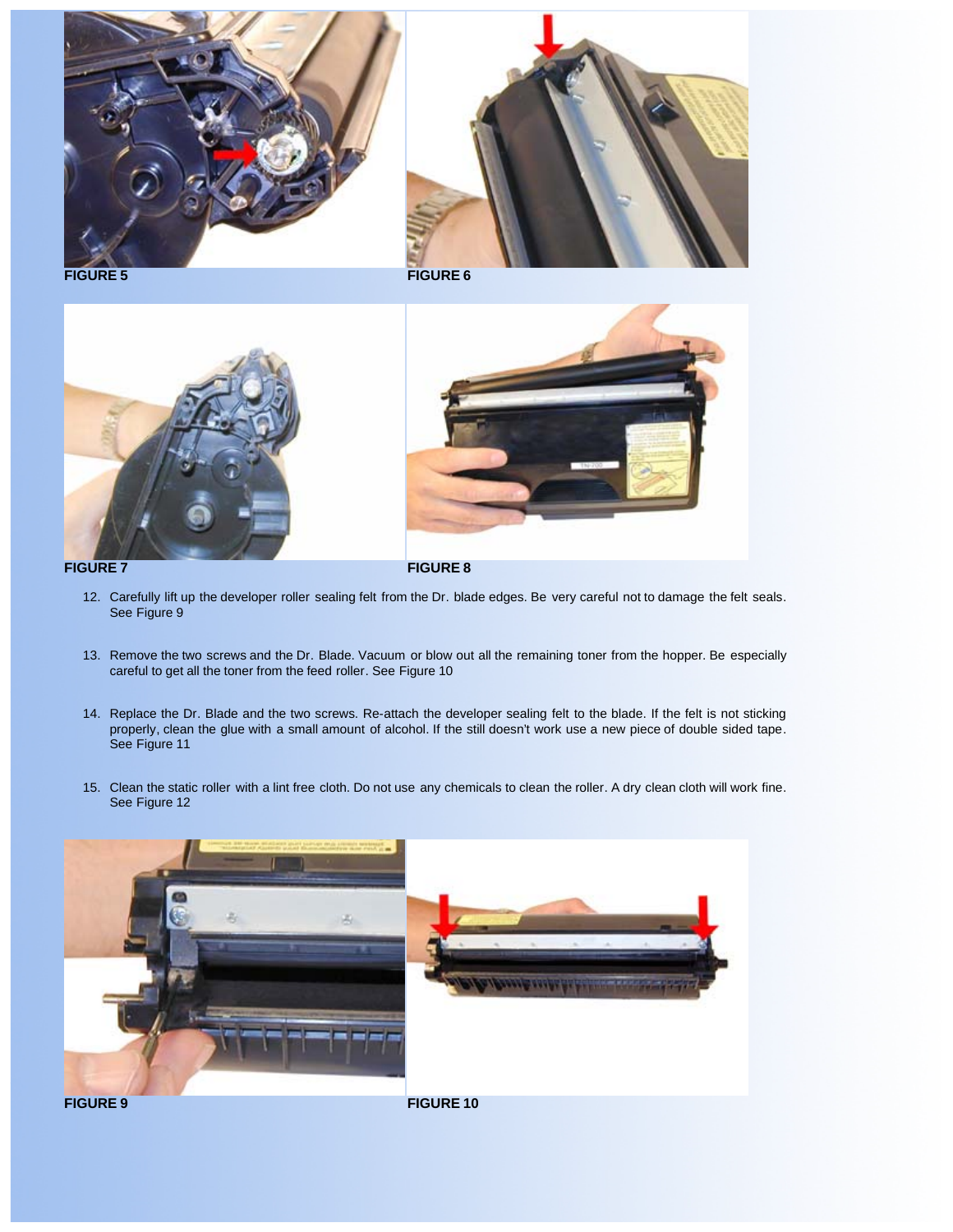

- 16. Re-install the static roller, inside end plate first. Turn the inside plate so that it locks in place. Make sure that the small tab on the locking plate fits over the side wall of the cartridge. See Figure's 13 & 14
- 17. Clean the gears, making sure that the fine toothed gears have no toner on them. This is a good time to also check the gear shafts to make sure there is enough grease. If the shafts appear dry, or the grease is contaminated with toner, clean the shaft and inside of the gear. Replace the grease with white lithium grease. See Figure 15
- 18. Clean the optical sensor windows located on each side of the cartridge. If these windows are dirty, the toner low functions will be impaired. See Figure 16







19. Install the four loose gears. See Figure 17

20. Install the developer roller gear, and E-ring. Make sure all the other gears are meshing properly. See Figure 18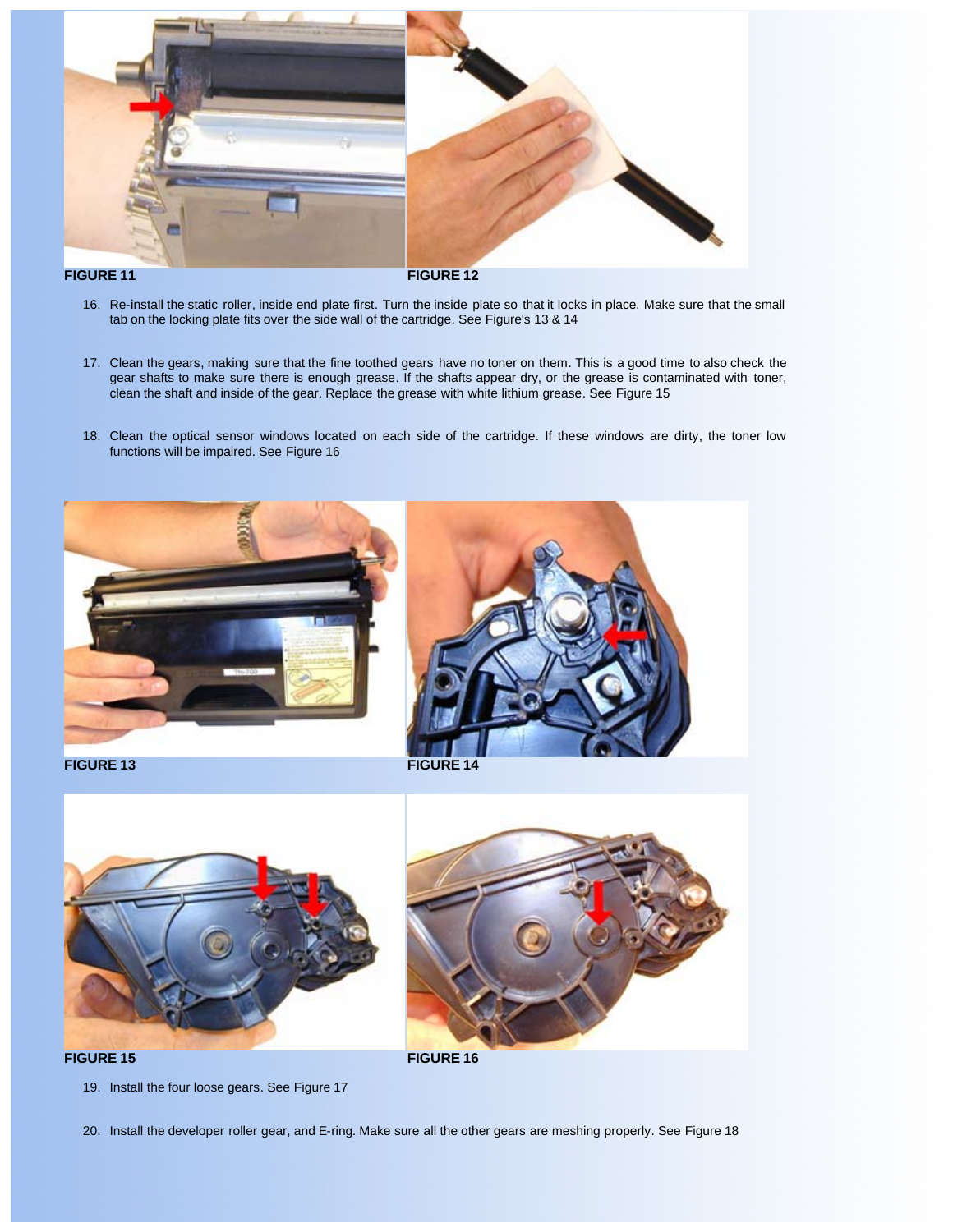- 21. Install the gear cover plate, and three screws. If the gear plate does not fit flat, the large gear is upside down. See Figure 19
- 22. Fill the cartridge with 345g brother 700 toner. See Figure 20





**FIGURE 17 FIGURE 18** 



- 23. Replace the fill plug. See Figure 21
- 24. Wipe the cartridge down to remove any remaining toner dust.
- 25. Remove the four screws from the back handle. See Figure 22
- 26. Carefully pry off the handle from the cartridge. See Figure 23
- 27. On each side there is a metal contact plate. Remove both plates. See Figure 24



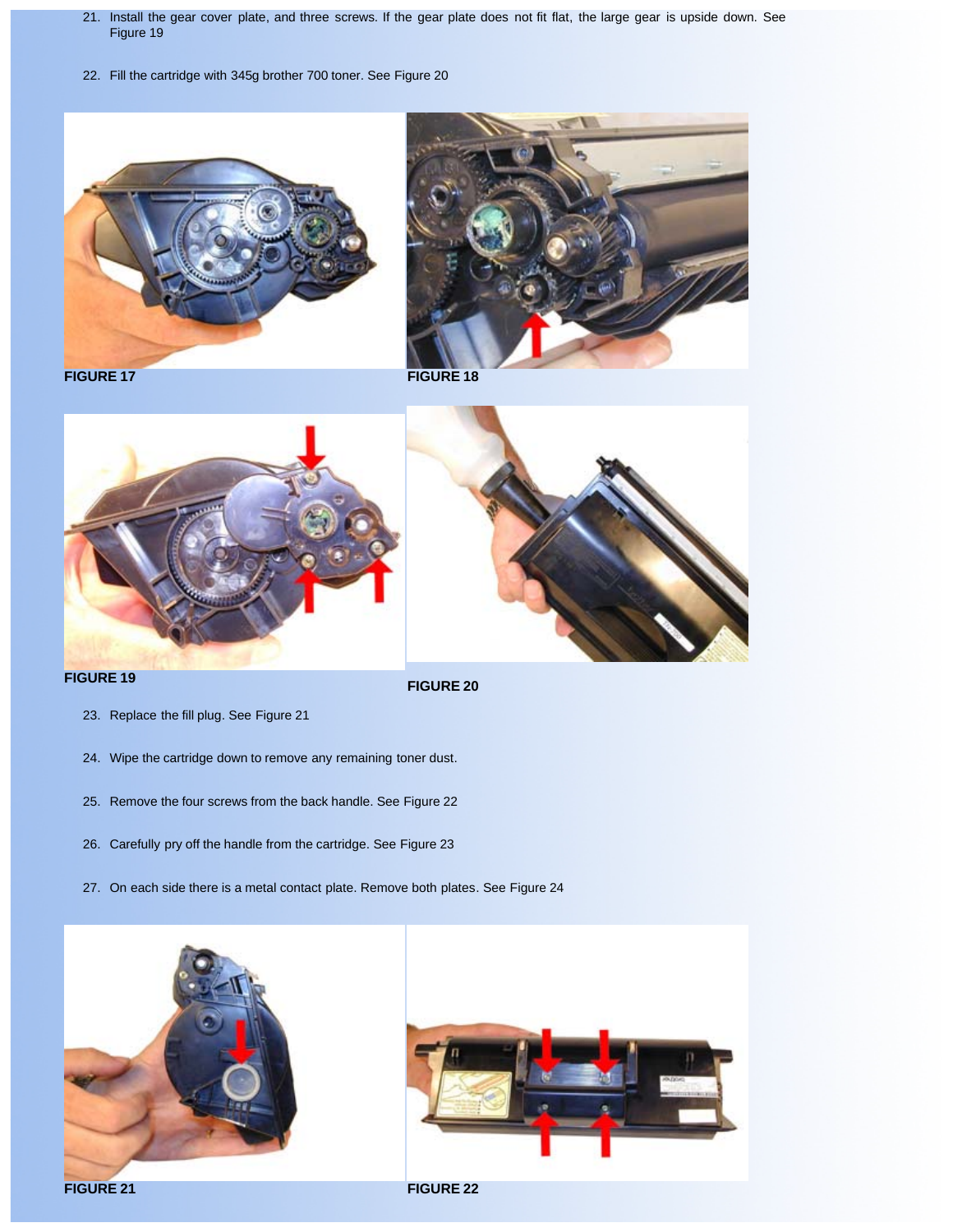

- 28. Replace the fuse. See Figure 25
- 29. Replace the two metal contact plates, plastic handle, and the four screws.
- 30. Install the Developer Roller cover. This cover is very important in that the developer roller is exposed and very easily damaged. See Figure 26



## **RUNNING TEST PAGES**

Press the MENU button until "Information" appears on the display.

Press the SET button.

Press the +/- button the get the desired page. The pages available are the Settings Page, Test Page, Demo page, Font Page, Cleaning Page.

Press the SET button.

# **CHANGING THE PRINTER DENSITY**

Press the MENU button until "Quality" appears on the display.

Press the SET button.

Press the +/- button until "Density" appears on the display.

Press the SET button.

Press the +/- button until the desired number appears on the display.

Press the SET button.



A